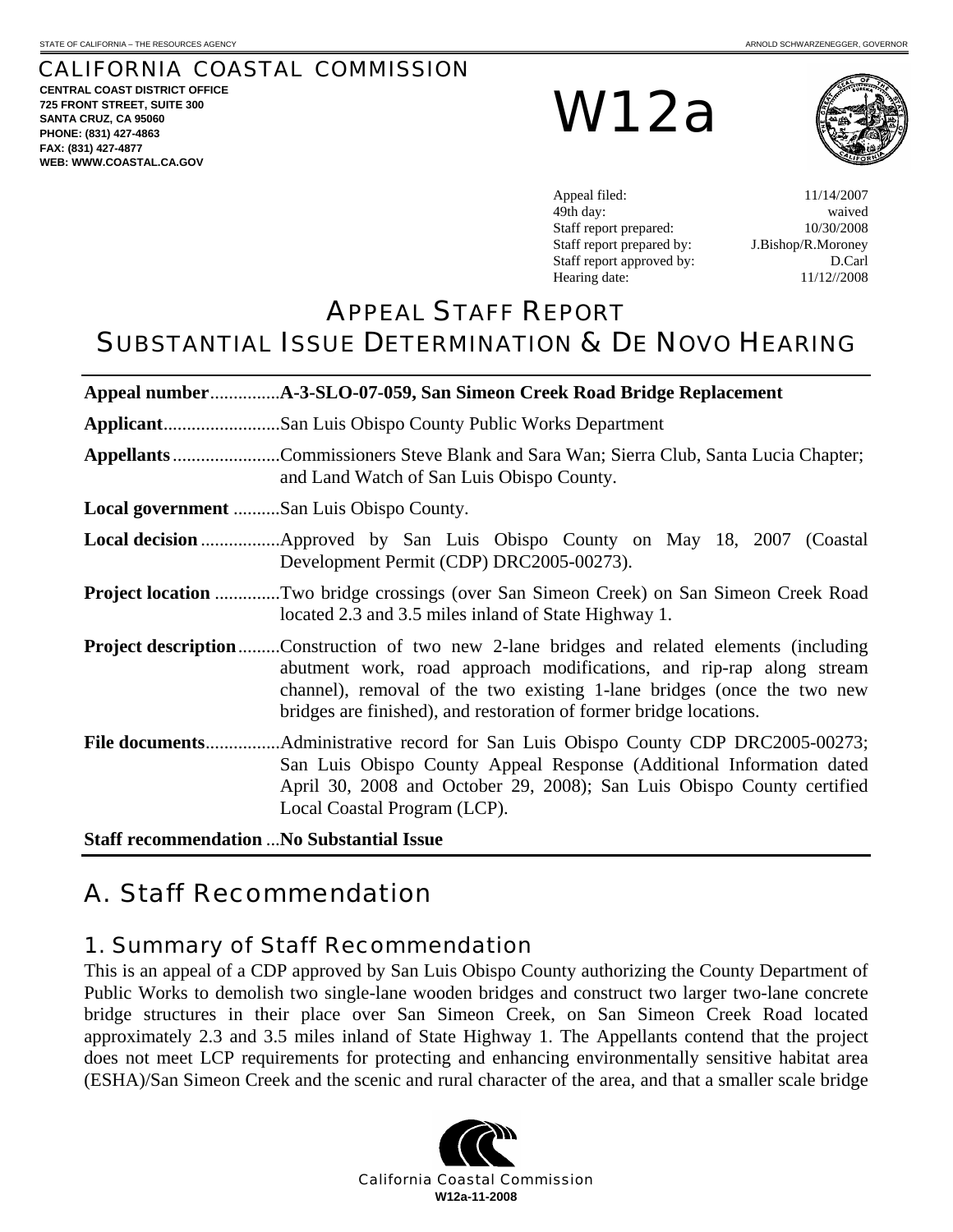replacement project would better protect coastal resources. The County indicates that the replacement bridges are necessary because the existing bridges are deteriorating, and they do not meet the traffic and safety needs of the community. Most recently, Caltrans bridge inspectors closed the bridges until emergency repairs, including replacing one bridge with a temporary span, could be accomplished to allow safe passage. The bridges are currently open to traffic, albeit at reduced load capacities.

The San Luis Obispo County LCP requires the protection of scenic coastal areas and requires that new development in rural areas be subordinate to, and blend in with, the rural character of the area. The LCP also contains a specific requirement for bridge construction over creeks that requires that an approved bridge project be the least environmentally damaging feasible alternative.

Bridge improvement or replacement projects are typically proposed because of some problem with the bridge itself, and/or because of traffic and safety needs. In such cases, it is important that these problems and needs be clearly identified and substantiated, and that the response be as focused as possible to address the problems while limiting environmental impacts as much as is possible. As described by the County, the two bridges on San Simeon Creek Road are in bad condition and are inadequate to provide safe passage over the long term. Both bridges have been designated functionally obsolete and structurally deficient by Caltrans under federal standards. In particular, the bridges are in extremely poor shape and present a potential collapse danger, indicating urgency for repair or replacement. The County has also raised concerns regarding public safety since San Simeon Creek Road has no inland public road outlet (although it does have a private inland road connection), and it serves as an essential vehicular access route for fire, emergency response, and evacuation of area residents.

The proposed project would replace the two single lane 12-foot wide wooden deck bridges with two 29 foot wide cast-in-place reinforced concrete structures with 3-foot tall concrete barrier rails running along each side of the bridges. Metal beam guardrails would be attached to the corners of the bridges along the roadway approach for a length of approximately 60 feet. In order to support the new bridges, the project will require creek bank and creek bed excavation, construction of abutments, and the placement of riprap to protect the abutments. Replacement bridge 1 nearest Highway 1 (Bridge 1), would be a free-span bridge with no in stream support, but replacement bridge 2 (the further inland bridge, Bridge 2) would include two concrete support piers in the creek bed.

According to the County's environmental documents and the project plans, the project will result in the temporary disturbance of approximately 4.2 acres of ESHA, and permanent disturbance that includes the removal of 23 mature riparian corridor trees of five different species and coverage (for riprap and supports) of approximately 1/3 acre of ESHA. The larger concrete bridges will also change the character of the existing rural agrarian landscape somewhat. To offset these impacts, the County project includes various restoration components, including restoration of the area from which the old bridges would be removed.

The SLO County LCP contemplates and allows some level of ESHA impacts for such a project. The key factor in this analysis is determining the least environmentally damaging feasible alternative. At this site, the analysis boils down to two primary issues: 1) whether the replacement bridges can or should be

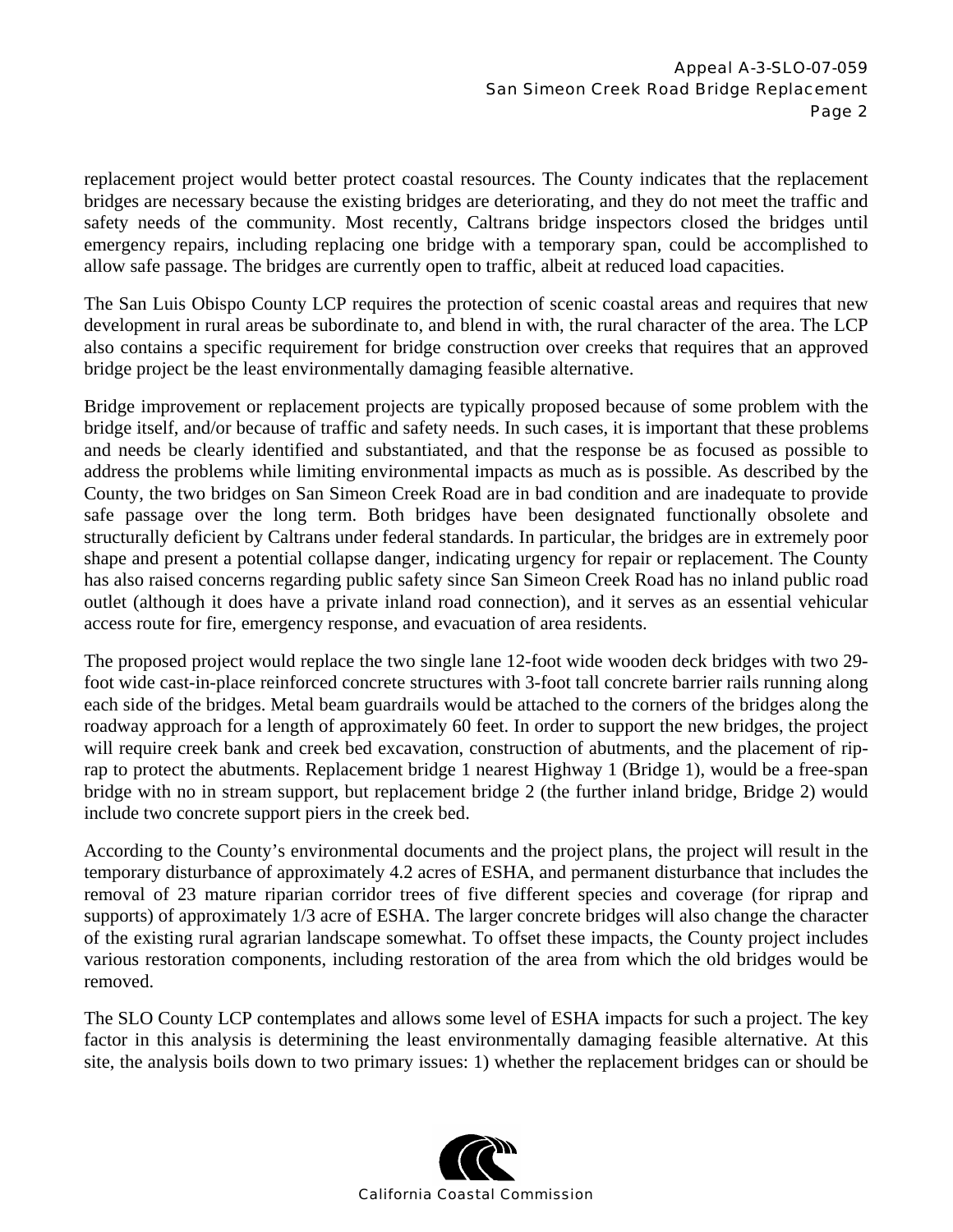one lane or two; and 2) abutment methods and the degree of abutment protection necessary.

With respect to the question of one lane or two, federal bridge replacement standards (associated with federal funding for the project) dictate that a two-lane bridge be provided. However, these federal standards allow the Director of the San Luis Obispo County Department of Public Works (DPW) to identify design exceptions necessary to respond to local conditions and issues. Thus, the DPW Director could identify a design exception for a one-lane bridge. That said, DPW has indicated that a one-lane bridge would raise public safety concerns, and has indicated that they can't design and build a bridge that "creates a reasonably foreseeable risk of a dangerous condition", such as a "bottleneck" in an emergency wildfire situation. DPW has provided information that indicates that if a single-lane "inkind" bridge replacement was required, the County would be liable, and the DPW civil engineer signing off the bridge would also be liable under the California Government Code because the typical public agency design immunity would not apply. The County's rationale in this respect appears sound, and Caltrans concurs that a two-lane bridge is required in this circumstance. As a result, the bridge replacement project must be two-lanes.

In a two-lane bridge scenario, DPW can pursue the same types of design exceptions to standard bridge widths to the extent site specific circumstances dictate; for example to avoid ESHA. In this case, the federal and local standards that apply would at most shave 2-feet from the 29-foot proposed width of the bridge. This is because the CalFire and San Luis Obispo County minimum allowed lane width is 10 feet, and the minimum allowed shoulder width is 2 feet (i.e., a 24-foot wide area for two travel lanes and two shoulders, and 3 feet for two railings); the two foot reduction would be with respect to reducing the shoulder width from 3 feet to 2 feet each. To justify the 2-foot reduction, the road would have to be determined to accommodate less than 400 vehicles per day. The County has indicated that they believe more than 400 vehicles per day would use the bridges, including potential future development. Given the rural nature of the road and the handful of residences and agricultural operations past the bridge, it seems more likely that less than 400 vehicles per day use the bridge, and that an exception to shave the 2 feet could be justified. That said, reducing the width of the bridges from 29 feet to 27 feet would not result in significant ESHA benefits. This is due to the bridge abutments and the need to protect them. Given the geomorphology of the creek bank, a 2-foot reduction in width would have little to no effect on the abutment specifications.

Given that determination, the next question is whether alternative abutment designs could be utilized that would limit ESHA impacts, with or without the 2-foot reduction in bridge width. The primary question here is whether to use rip-rap and lesser abutment structures (as proposed), or to use greater abutment structures without rip-rap, including using more substantial and deeper caissons. In the case of the proposed version, the abutments would be protected and shouldn't be undermined, even in a large event. In the case of the larger caisson style, it appears that the abutments themselves would need to be enlarged, and the caissons embedded further away from the creek channel and to a greater depth. Given the erodable alluvial nature of the creek bank, it is likely that these caissons would eventually be daylighted under heavy erosional events, leading to additional work along the "new" stream edge to bridge to the daylighted abutments, and greater impacts in the longer term. In sum, the rip-rap abutment methodology, where the rip-rap is embedded in the creek bank and covered with soil and vegetated with

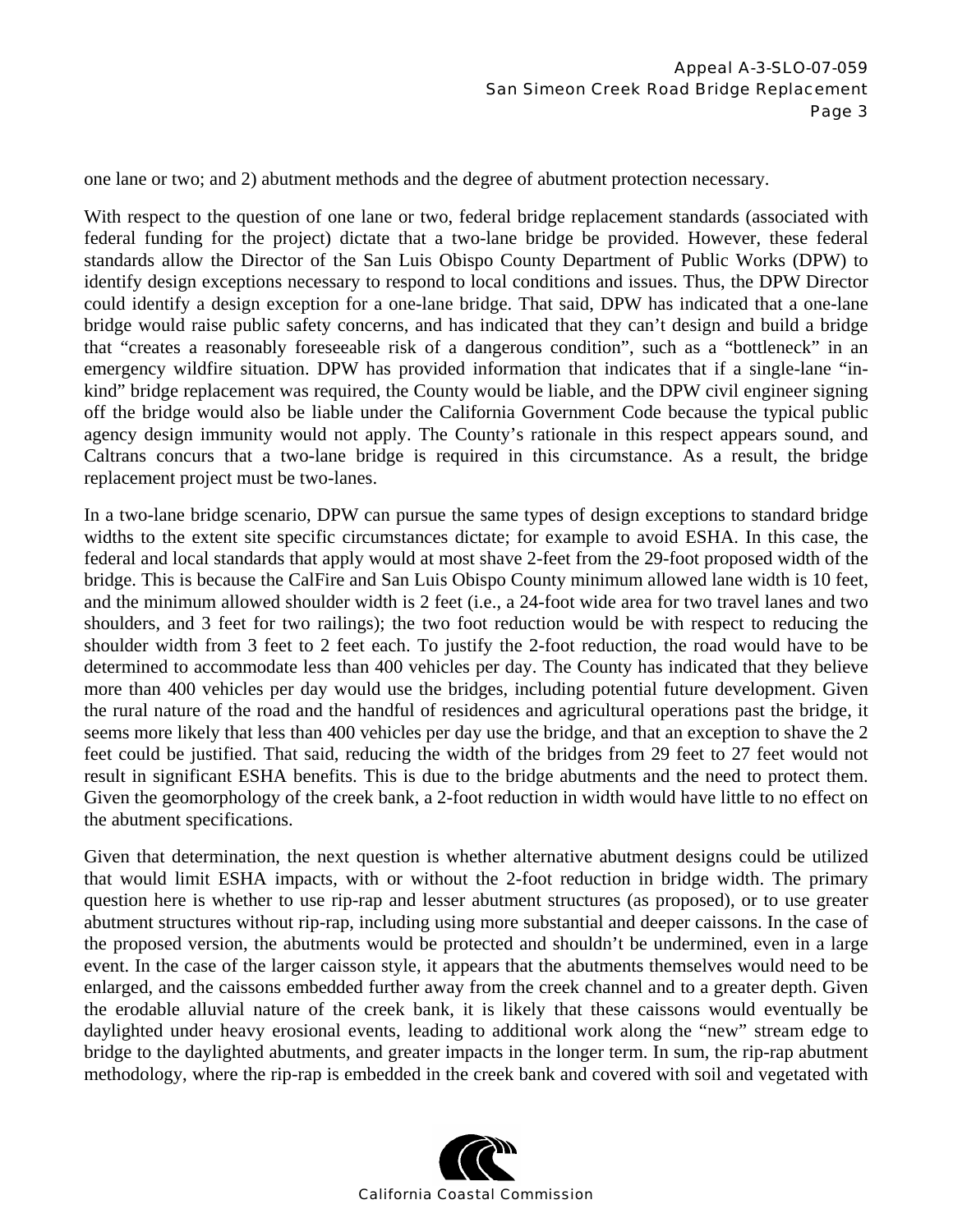riparian species as proposed, would appear to result in less ESHA harm in the long run, and less coastal resource impacts overall (including allowing for shorter bridge spans and less disruption of archaeological sites and prime agricultural land on either side of the bridges).

In conclusion, it is clear that the appeal raises valid coastal resource issues. As a result, in the time since this matter was appealed, staff, including the Commission's senior engineer, has spent considerable time researching bridge standards and exceptions, bridge funding, and related issues, and spent considerable time coordinating with DPW, Caltrans, and related experts to best understand bridge related issues and requirements as they apply to this site. The conclusion of these efforts is that it appears that the County approved project has been designed in a manner that avoids coastal resource impacts as much as possible, and there isn't a feasible bridge replacement project that would lead to significantly less resource degradation. So although the appeals raise valid LCP issues, they don't rise to the level of a substantial LCP conformance issue.

**Staff recommends that the Commission find that the appeal raises no substantial issue and decline to take jurisdiction over the CDP for this project.** The motion and the resolution to implement this recommendation are found directly below.

## 2. Staff Recommendation on Substantial Issue

Staff recommends that the Commission determine that **no substantial issue exists** with respect to the grounds on which the appeal was filed. A finding of no substantial issue would mean that the County's decision in this matter would be final (conversely, a finding of substantial issue would bring the project under the jurisdiction of the Commission for hearing and action).

**Motion.** I move that the Commission determine that Appeal Number A-3-SLO-07-059 raises no substantial issue with respect to the grounds on which the appeal has been filed under Section 30603 of the Coastal Act.

**Staff Recommendation of No Substantial Issue.** Staff recommends a **YES** vote. Passage of this motion will result in a finding of No Substantial Issue and adoption of the following resolution and findings. If the Commission finds No Substantial Issue, the Commission will not hear the application de novo and the local action will become final and effective. The motion passes only by an affirmative vote by a majority of the Commissioners present.

**Resolution to Find No Substantial Issue.** The Commission hereby finds that Appeal Number A-3-SLO-07-059 does not present a substantial issue with respect to the grounds on which the appeal has been filed under Section 30603 of the Coastal Act regarding consistency with the certified Local Coastal Program and/or the public access policies of the Coastal Act.

## Report Contents

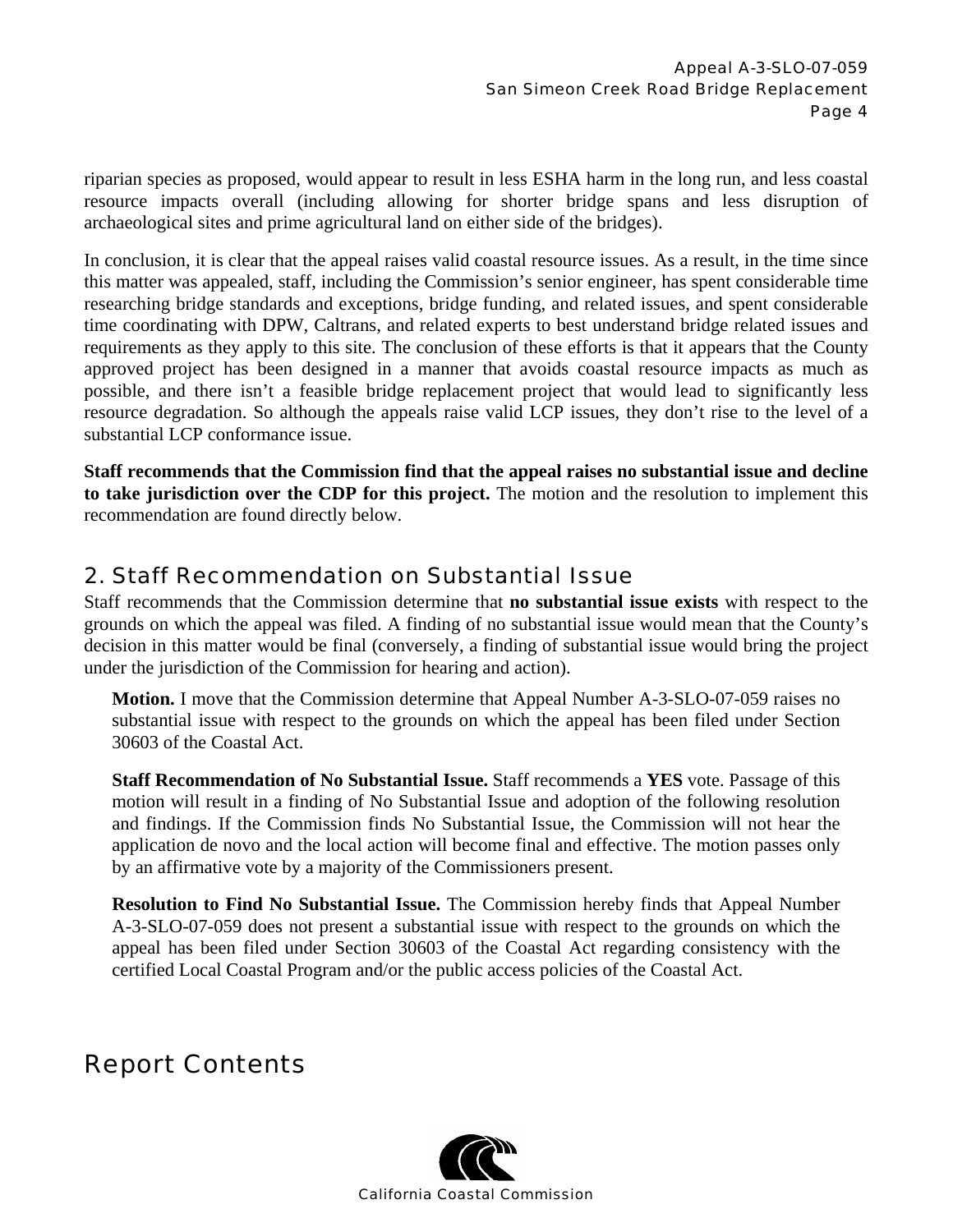|                                                                    |                                                   | Exhibits                   | Click on the links below to |  |
|--------------------------------------------------------------------|---------------------------------------------------|----------------------------|-----------------------------|--|
|                                                                    |                                                   | 1. Location Maps           | go to the Exhibits          |  |
|                                                                    |                                                   | 2. Project Area Photos     |                             |  |
| 3. San Luis Obispo County CDP Approval (File Number DRC2005-00273) |                                                   |                            |                             |  |
|                                                                    | 4. Appeal of County CDP Decision                  |                            |                             |  |
|                                                                    |                                                   | 5. Applicable LCP Policies |                             |  |
|                                                                    | 6. San Luis Obispo County Correspondence Received |                            |                             |  |

[7. Other Correspondence Received](http://documents.coastal.ca.gov/reports/2008/11/W12a-11-2008-a3.pdf) 

## B. Findings and Declarations

The Commission finds and declares as follows:

## 1. Project Location

#### Regional Setting

San Simeon Creek is located in northern San Luis Obispo County between the unincorporated coastal communities of Cambria and San Simeon (see Exhibit 1). This stretch of coastline is known worldwide as the home of the famous Hearst Castle, but those who live there or have visited probably appreciate it more for its rugged coastal vistas, and pleasant bucolic atmosphere. The coastal scenery is stunning, and wildlife is ubiquitous. The area supports a vibrant tourist industry sustained by its abundance of recreational activities (most notably camping, hiking and biking) as well as the beautiful San Simeon State Park, one of the oldest units of the California State Park system. See Exhibit 1 for location map. **Click on the links below to**<br> **California Co**<br> **California Co**<br> **California Constant Constant Constant Constant Constant Constant Common stars of Collows:**<br> **Arations**<br> **Californis Constant Constant Constant Constant Cons** 

#### San Simeon Creek Road/Project Area

The San Simeon Creek Road bridges are located within the coastal zone of the southern portion of Central Coast District, in an unincorporated portion of San Luis Obispo County. San Simeon Creek Road generally parallels San Simeon Creek as it flows down through the San Simeon Creek Valley towards the Pacific Ocean. The road crosses San Simeon Creek in three locations - the two most western crossings (approximately 2.3 and 3.5 miles inland of State Highway 1) being the location of the proposed project (see Exhibit 1). San Simeon Creek Road is a rural road that extends a distance of

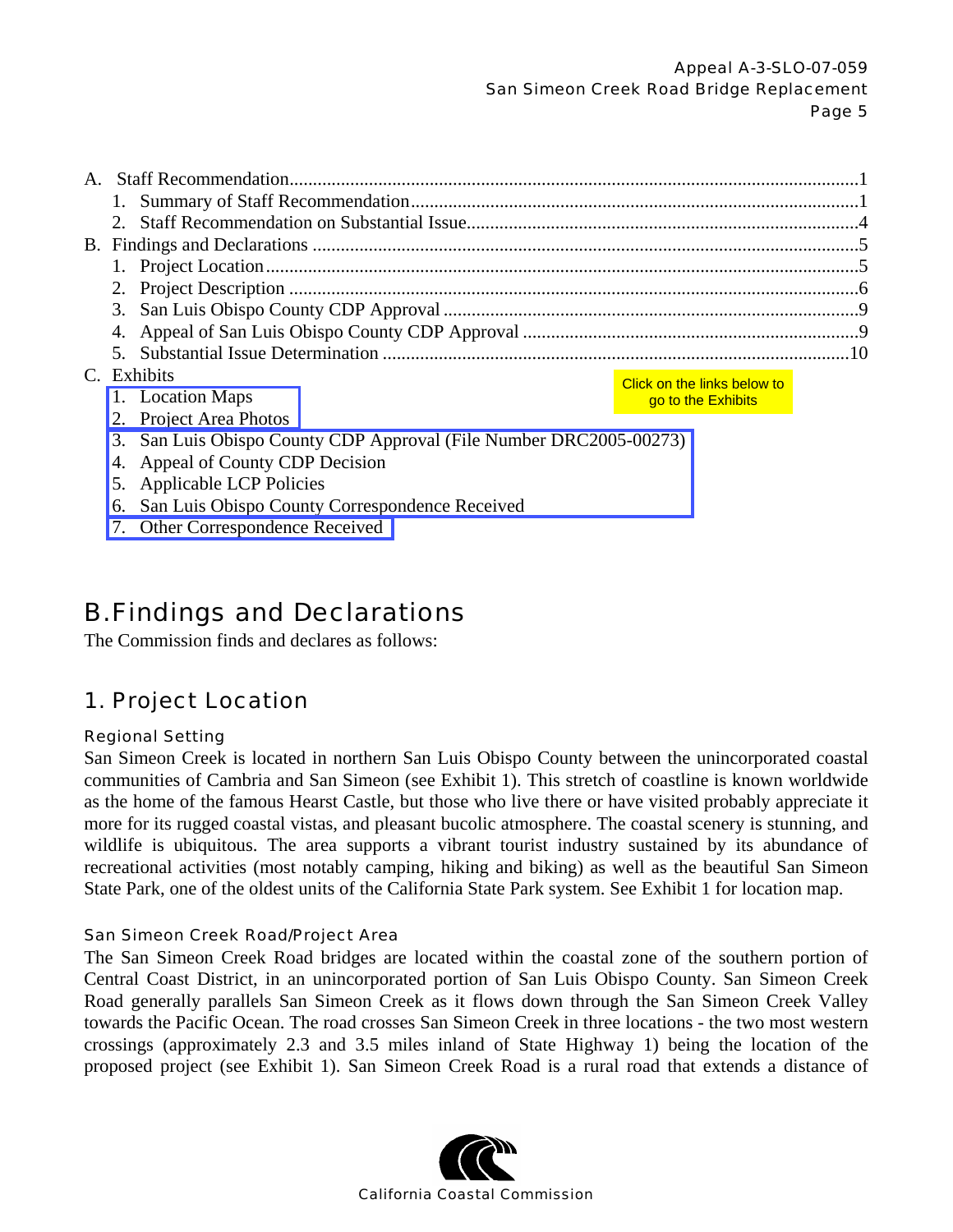approximately 5.5 miles from Highway One (and the entrance to San Simeon Beach State Park) along the valley floor before it begins to climb and the public portion of the road ends at a locked gate approximately 8.2 miles inland. The road area up to the locked gate is mostly paved and narrow, ranging in width from 15 to 30 feet, with the narrowest portions at cattle gates for example, and generally inland of the bridges. Past the locked gate, the road becomes more of a truck trail that extends through a series of locked gates, with one branch heading off to State/County emergency radio transmission equipment located inland atop Rocky Butte, and another over the Santa Lucia Range where it connects to Chimney Rock Road near Lake Nacimiento. The portion of the road past the gate is privately maintained and is only accessible by local residents, by County/State staff accessing the communications site, and by emergency responders (fire, ambulance, etc.). The public cannot access the portion of San Simeon Creek Road past the gate, which forms an impassable vehicular and pedestrian barrier at the gate location, includes multiple locks, and is signed to keep the public out (i.e., "no trespassing", "private", etc.).<sup>1</sup>

San Simeon Creek Road is a rural road that is traveled primarily by residents who live in the vicinity and by farm workers. It serves as an essential vehicular access route for residents and workers, and for fire, emergency response, and evacuation. The creek and valley also attract recreationalists that enjoy a variety of interests in the area, including bicycling, hiking, and dog walking along the road up to the locked gate, nature and landscape painting, bird watching, fishing, sight seeing, and in a few rare high water instances, kayaking.<sup>2</sup> There are about a dozen residences and a couple of agricultural operations that depend on the stretch of San Simeon Creek Road dependent on the bridges for access.

## 2. Project Description

The proposed project would replace the two damaged bridges along San Simeon Creek Road (hereafter Bridge 1 closest to the coast and Bridge 2 furthest away) with new bridges and abutment structures, and would include associated road improvements at the bridge approaches, removal of the old bridges, and restoration of the construction area.

#### A. Site Preparation

 $\overline{a}$ 

Initial construction activities would include relocation of utilities, clearing, grubbing, removing and

that there is not actual road within this easement past a few hundred feet beyond the gate.<br><sup>2</sup> Because of the limited road width and the lack of off-road area to park, pursuit of such public access opportunities along the road itself is made difficult.



<sup>1</sup> Historically, the full length of San Simeon Creek Road was a public road (that was designated as "County Road 22" when it became a County road in 1871) that extended from Leffingwell Landing in Cambria up San Simeon Creek Canyon and over the mountain to the Monterey County line. According to the County, the portion of the road from the ocean up the canyon to near the ridgeline has been in use somewhat continuously since the road was created. There is speculation however that the north portion of the road from Nacimiento River to the county line was never constructed. On September 10, 1974 the Board of Supervisors passed Resolution 74-518 allowing a locked gate to be installed across the road and the portion of the road from the gate to Chimney Rock Road became privately maintained. The physical road only continues within the public highway easement for a few hundred feet beyond the gate, then diverges from the easement and continues northerly on private property for about a half mile. At that point, the road ends and splits into a series of dirt truck trails. In other words, it appears that there still exists a public road easement associated with County Road 22, but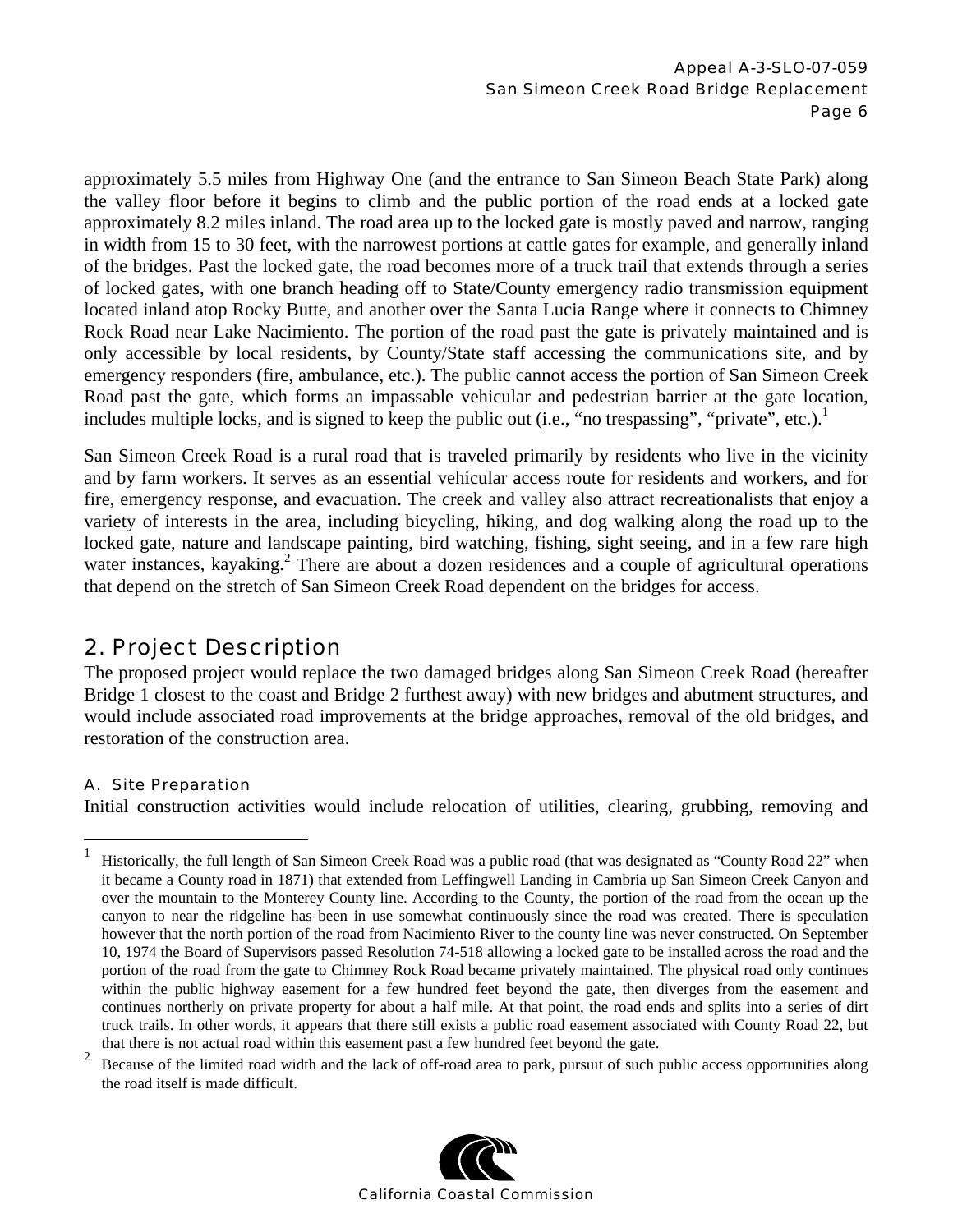disposing of vegetation and debris in the construction zone. In addition to the bridge locations themselves, the construction zone would also include two construction staging areas along both sides of the proposed road alignments. Equipment access to the creek bed would be provided at both bridges, requiring the construction/improvement of existing dirt access roads down the banks and into the channel itself at each bridge site. The proposed project would also involve roadway excavation, embankment construction, and disposal of material and the relocation of an overhead utility line at both bridge sites.

The County would retain the services of a biological resources monitor who would be involved in preconstruction coordination meetings, grading, erosion control, scheduling, as well as construction activities. In addition, the County has proposed numerous other mitigation measures aimed at reducing the impacts to protected resources prior to commencement of construction (e.g., flagging project limit areas, identifying appropriate equipment staging areas, finalizing drainage, sedimentation, and erosion control plans, and marking trees for protection, etc.). Diversion of water in the creek may be necessary during construction of the new bridges and decommissioning of the older replaced bridges.<sup>3</sup> If flowing water is present, culverts would be used for dewatering. Two culverts would be placed in the channel to allow the project biologist to manipulate water depths in the culverts. Sandbag and visqueen diversion dams would be used to direct water flow into the culverts. A secondary diversion dam could be installed to help retain water that leaks through the primary dam. A sump pump would direct water retained between the dams into the mouth of the culvert. A minimum 5-mm mesh screen would be used to cover the intake. Metal plates would be placed over the upper and lower ends of the diversion to protect the culverts from construction activities and to allow contractor access to the entire construction area.

#### B. Construction Activities

#### Bridge 1

 $\overline{a}$ 

Bridge 1 is located approximately 2.3 road miles east of the San Simeon Creek Road and State Highway 1 junction, 3 miles due east of the Pacific Ocean and 2.5 miles upstream from the creek mouth at San Simeon Beach State Park. The existing four-span<sup>4</sup>, 106-foot long, single-lane, 12-foot wide bridge was built in 1967. The span and road surface of Bridge 1 is constructed of timber. There are concrete supports located on the embankment at each end of the bridge and a large center concrete pier support structure (approximately 25-feet tall) within the creek channel bottom. Bridge 1 would remain in place to provide through access during construction of the replacement bridge.<sup>5</sup> See Exhibit 2 for photos of

part.<br><sup>5</sup> In the time since this matter was appealed, Caltrans re-inspected the existing bridges and found them to be in even worse shape than the County understood when it took its CDP action. The bridges were determined to be dangerous and not structurally capable, and emergency measures were recently undertaken to abate the danger. Specifically, Bridge 2 was demolished and replaced with a temporary one-lane steel bridge that the County has on hand for just such emergencies, and Bridge 1 was deemed unsafe and not structurally capable and its load rating decreased to 5 tons. The County is



<sup>3</sup>  $\frac{3}{4}$  During the more recent emergency work, the creek bed was dry.

Two of the spans are very short spans near the top edge of the creek arroyo with very little space underneath, and two of the spans open up over the creek channel itself. In other words, the bridge presents itself as a two span bridge for the most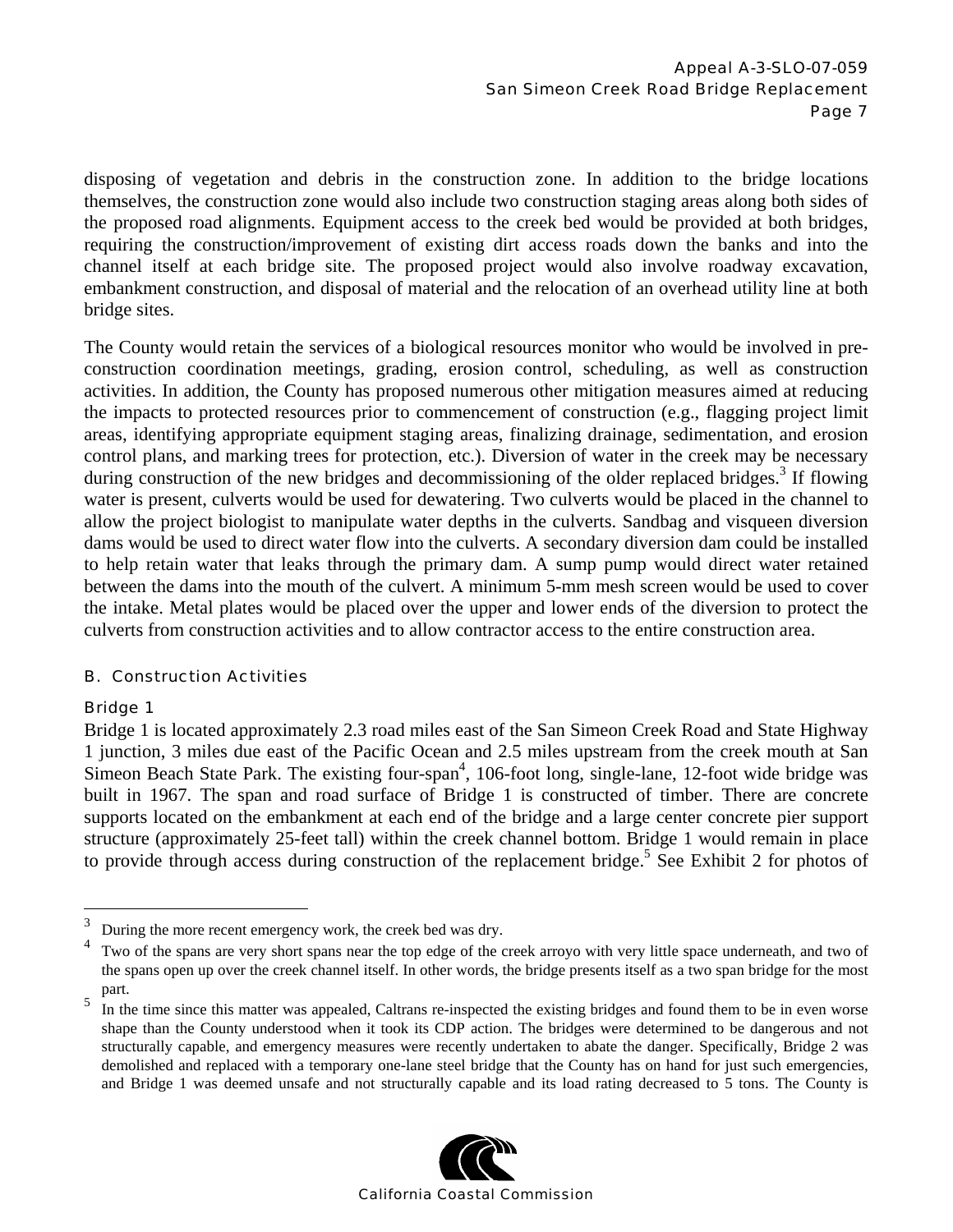Bridge 1 site.

The replacement bridge for Bridge 1 would be constructed immediately downstream of the existing bridge on a similar skew to the creek (i.e., at a similar angle) as the existing bridge, which is slightly off perpendicular. The bridge would be 29-feet wide (two 10-foot travel lanes, two 3-foot shoulders, and two 1.5-foot curb/railings), would extend approximately 150 feet across the creek, and would include 3 foot tall concrete barriers along each side of the bridge. A single-span, cast-in-place, pre-stressed, concrete box girder bridge is proposed. Metal beam guardrails would be attached to all four corners of the bridge along the roadway approaches, a length of approximately 60 feet on either side of the bridge.

The bridge would require concrete support abutments along both banks of the creek. In order to secure the abutments in place, a series of concrete piles would be driven down through the creek bank into shallow bedrock, holding in place the abutment footings. Approximately 1,512 cubic yards of one-half ton rock-slope protection (rip-rap) would be excavated into the creek banks at the abutment location. The area of rock slope protection coverage along the bank and creek channel at Bridge 1 would be about 7,100 square feet.

#### Bridge 2

Bridge 2 is located approximately 1.2 road miles inland of Bridge 1 and approximately 3.5 road miles east of the San Simeon Creek Road and State Highway 1 junction, nearly 4 miles due east of the Pacific Ocean and 3.7 miles upstream from the creek mouth. Bridge 2 is currently a single span steel girder bridge that was installed as a temporary fix by the County in October 2008, replacing the previous threespan, single-lane timber bridge originally built in 1967.<sup>6</sup> It is 78 feet long and 12 feet wide and crosses the creek at a fairly large skew (approximately 35 degrees). Bridge 2 would remain in place to provide through access during construction of the replacement bridge. See Exhibit 2 for photos of Bridge 2 site.

The new alignment for Bridge 2 proposes to replace the bridge immediately downstream of the existing bridge on a similar skew to the creek. The length of the proposed Bridge 2 structure would be approximately 136 feet. It would consist of a 3-span cast-in-place reinforced concrete slab bridge supported on concrete pier walls and supported on cast-in-steel-shell piles, resulting in new concrete pier supports in two locations in the creek channel proper (covering approximately 350 square feet of creek channel). The dimensions of Bridge 2 would be the same as Bridge 1, and it would have the same metal beam guardrail structures at the approaches to the bridge.

The construction of support abutments for Bridge 2 would require disturbance to both banks of the creek. As with Bridge 1, a series of piers would be drilled into bedrock to support abutment footings and 1,781 cubic yards rock slope protection would be placed below the abutments. The rock slope protection and new concrete supports at Bridge 2 would cover about 7,350 square feet.

waiting for the final release of the Caltrans inspection reports and has recently indicated that they may install a similar temporary one-lane steel bridge at the Bridge 1 location.

6 Id.

1

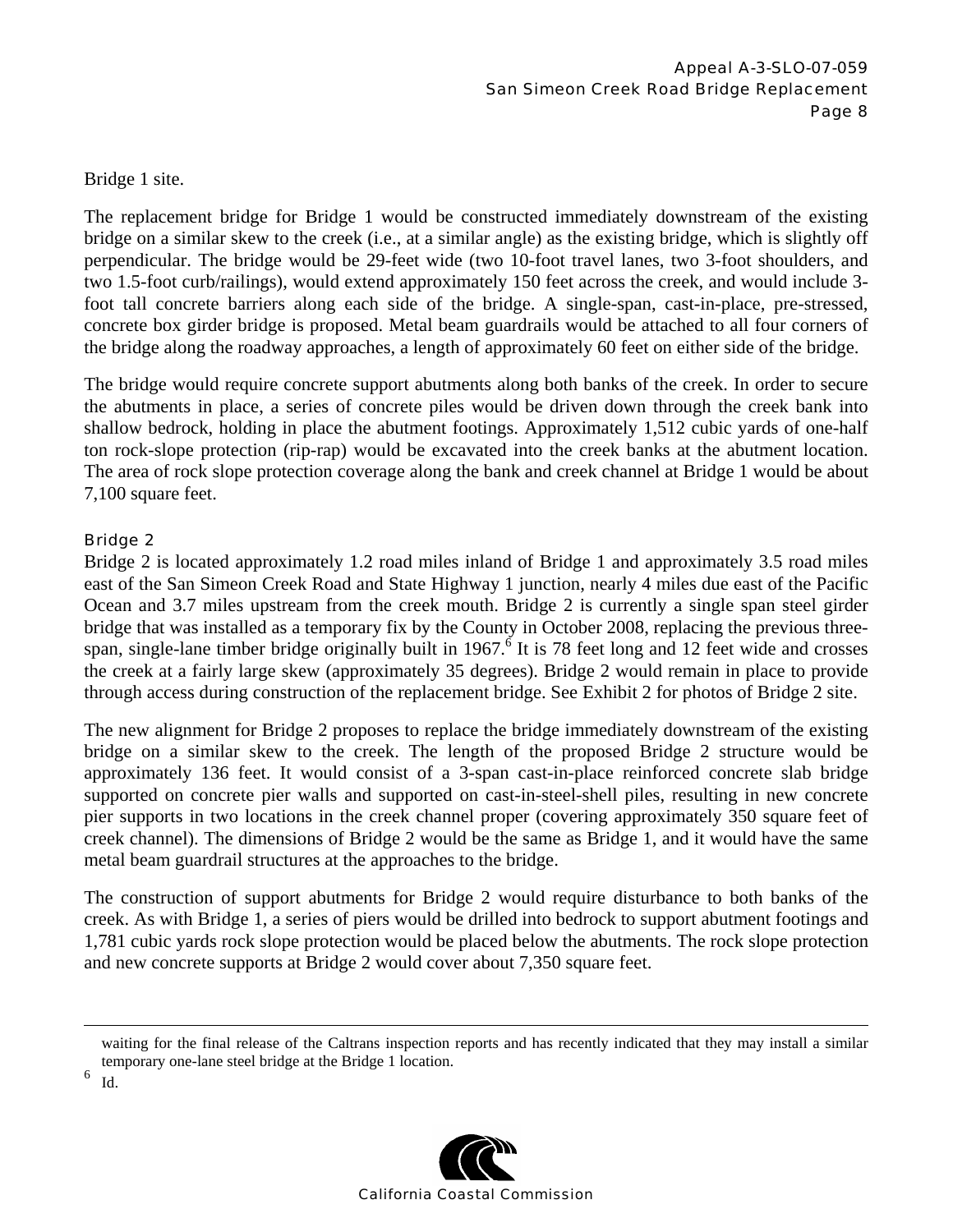#### C. Site Restoration

Upon completion of construction activities, the old bridges would be removed and impacted areas would be restored in accordance with a Conceptual Restoration Plan prepared for the project. Affected areas would be cleared of construction-related debris, and trenches, holes, and pits created during the construction phase would be filled. All impacted creek bed areas would be restored to their pre-project condition, and the rock slope protection areas would be capped with soil and aggressively vegetated through the rock. Riffle pool regimes would be maintained and enhanced in the creek channel for the benefit of fishery resources, including steelhead. Revegetation efforts would be initiated prior to use and operation of the new bridge structures; including replacing removed coastal live oaks at a ratio of 4:1, all other trees at a ratio of 3:1, and all riparian vegetation at a minimum 2:1 ratio. Construction is estimated to take six to nine months, and would take place during the dry season when flowing water is low or absent (between May 1 and October 31) to minimize impacts on creek resources. According to the project record, the County may consolidate construction activities by building both bridges within the same timeframe, or may build each bridge and associated road improvements separately. Construction would occur as early as 2009, but may be delayed to 2010 depending on the time necessary to complete right-of-way acquisition efforts.

## 3. San Luis Obispo County CDP Approval

The proposed project was originally approved on May 18, 2007 by the Administrative Hearing Officer at the Planning Department (see Exhibit 3). The County's decision was subsequently appealed to the County Board of Supervisors on May 31, 2007 by three separate appellants: Michael Phelan, Jon Pedotti and the Santa Lucia Chapter of the Sierra Club; the latter appellant being one of the current appellants to the Coastal Commission (see Exhibit 4). The appeals were based on allegations that the County's decision to approve the project did not adequately protect wetland, riparian, and steelhead habitats, and was inconsistent with the LCP. On October 2, 2007 the County Board of Supervisors affirmed the decision of the Administrative Hearing Officer, thus approving a CDP the project.

Notice of the County Board of Supervisor's action on the CDP was received in the Coastal Commission's Central Coast District Office on October 29, 2007. The Coastal Commission's tenworking day appeal period for this action began on October 30, 2007 and concluded at 5 p.m. on November 13, 2007. Three valid appeals (see below) were received during the appeal period.

## 4. Appeal of San Luis Obispo County CDP Approval

#### A. Appeal Procedures

Coastal Act Section 30603 provides for the appeal to the Coastal Commission of certain CDP decisions in jurisdictions with certified LCPs. The following categories of local CDP decisions are appealable: (a) approval of CDPs for development that is located (1) between the sea and the first public road paralleling the sea or within 300 feet of the inland extent of any beach or of the mean high tide line of the sea where there is no beach, whichever is the greater distance, (2) on tidelands, submerged lands, public trust lands, within 100 feet of any wetland, estuary, or stream, or within 300 feet of the top of the

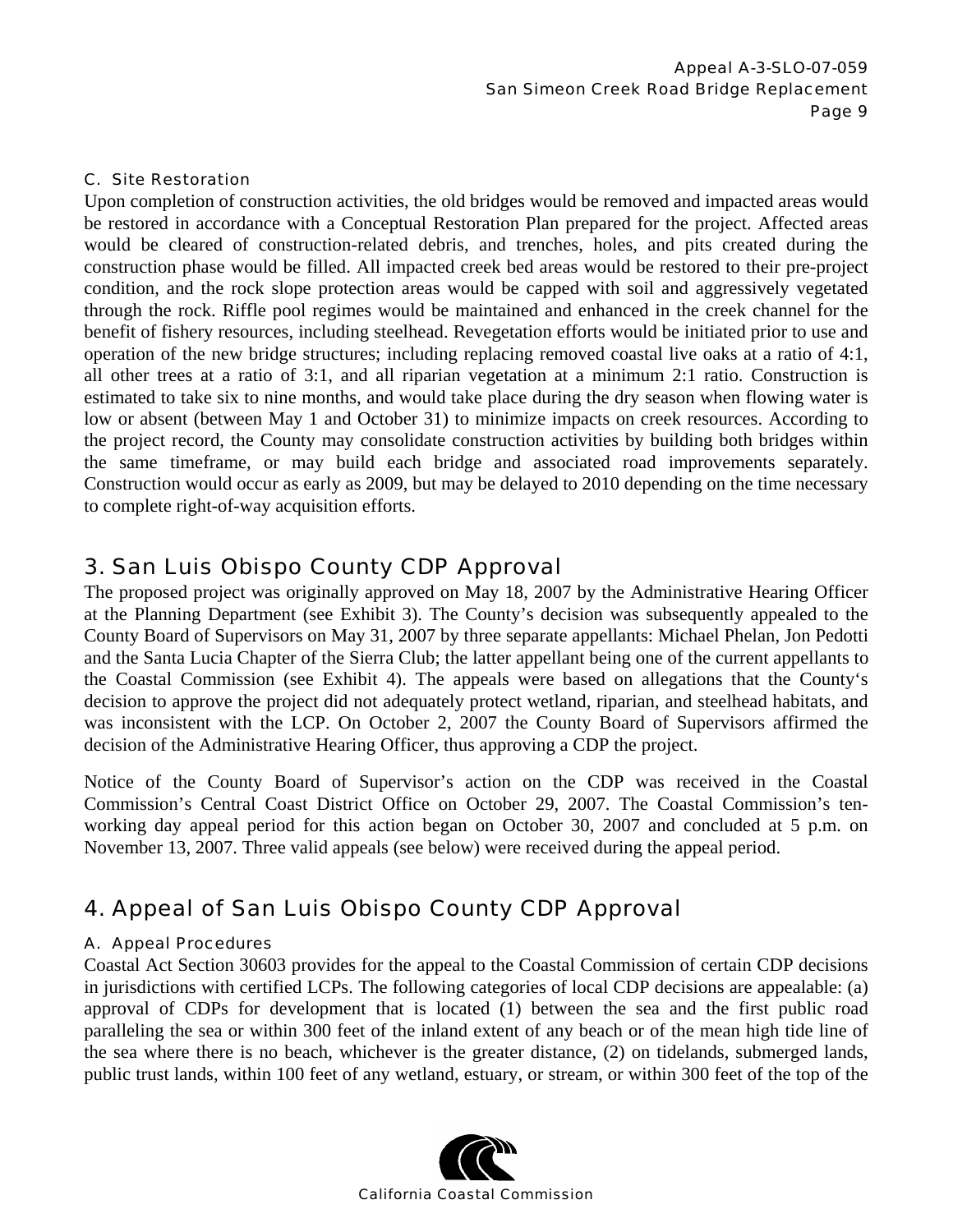seaward face of any coastal bluff, and (3) in a sensitive coastal resource area; or, for counties, approval of CDPs for development that is not designated as the principal permitted use under the LCP. In addition, any local action (approval or denial) on a CDP for a major public works project (including a publicly financed recreational facility and/or a special district development) or an energy facility is appealable to the Commission. This project is appealable on three separate grounds: 1) it involves development located within 100 feet of a wetland/stream; 2) it is located in a sensitive coastal resource area; and 3) it involves a major public works project.

The grounds for appeal under Section 30603 are limited to allegations that the development does not conform to the certified LCP and/or to the public access policies of the Coastal Act. Section 30625(b) of the Coastal Act requires the Commission to conduct a de novo CDP hearing on an appealed project unless a majority of the Commission finds that "no substantial issue" is raised by such allegations. Under Section 30604(b), if the Commission conducts a de novo hearing and ultimately approves a CDP for a project, the Commission must find that the proposed development is in conformity with the certified LCP.

The only persons qualified to testify before the Commission on the substantial issue question are the Applicant, persons who made their views known before the local government (or their representatives), and the local government. Testimony from other persons regarding substantial issue must be submitted in writing. Any person may testify during the de novo CDP determination stage of an appeal.

#### B. Summary of Appeal Contentions

The Appellants (Coastal Commissioners Steve Blank and Sarah Wan, the Santa Lucia Chapter of the Sierra Club, and Land Watch of San Luis Obispo County) contend that the County-approved project raises issues with respect to the project's conformance with core LCP and Coastal Act policies related to the protection of ESHA and visual and scenic resources. As summarized by one of the appeals, "the approved project does not meet the minimum LCP requirements for protecting and enhancing ESHA/San Simeon Creek, and meeting such standards may be feasible through an alternative lessenvironmentally damaging bridge design and location…Such alternatives would appear to lessen the impact on the rural character of the area." See Exhibit 4 for the full appeal documents.

In response to the appeals, the County prepared additional information in support of their action (see documents dated April 30, 2008 and October 29, 2008 in Exhibit 6).

## 5. Substantial Issue Determination

#### A. Applicable Policies

The LCP requires protection of ESHA. San Simeon Creek and its riparian corridor are identified as Sensitive Resource Areas ("SRAs") and Environmentally Sensitive Habitat Areas (ESHAs) in the LCP. This LCP designation entitles these areas special protections, including with respect to bridge work specifically that requires the selection of the least environmentally damaging feasible alternative (LCP ESHA Policies 1-3, 7, 12, 16, 17, 18, 20-30, and 38; LCP CZLUO Sections 23.07.170-23.07.178; and

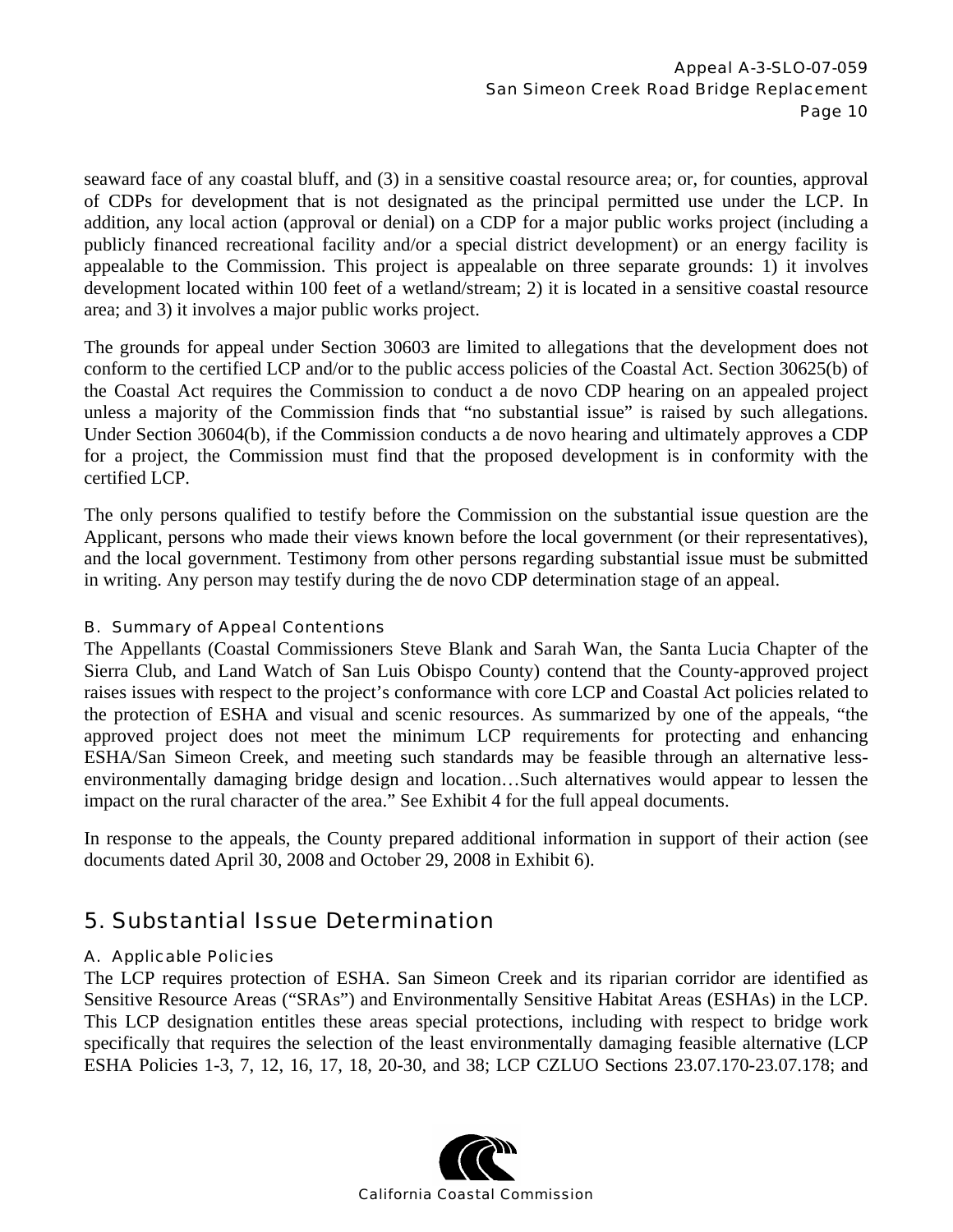North Coast Area Plan SRA Standard  $10^7$ ).

The LCP also requires protection of public viewsheds, character, and aesthetics within the coastal zone. Specifically, the LCP requires that new development in rural areas such as this be designed (height, bulk, style, etc.) to be subordinate to, and blend in with, the rural character of the area (LCP Visual and Scenic Resource Policies 1, 2, 4, and 7).

See applicable LCP policies in Exhibit 5.

#### B. Analysis

Bridge improvement or replacement projects are typically proposed because of some problem with the bridge itself, and/or because of traffic and safety needs. In such cases, it is important that these problems and needs be clearly identified and substantiated, and that the response be as focused as possible to address the problems while limiting environmental impacts as much as is possible. The County has made a valid case that the two bridges on San Simeon Creek Road are in bad condition and are inadequate to provide safe passage over the long term. Both bridges have been designated functionally obsolete and structurally deficient by Caltrans. In particular, the bridges are in extremely poor shape and present a potential collapse danger, indicating urgency for repair or replacement. In addition and as noted above, in the time since the appeal, the status of the two bridges has been downgraded by State bridge inspectors such that Bridge 1 was deemed unsafe and not structurally capable and Bridge 2 was replaced. The County has also raised legitimate concerns regarding public safety as San Simeon Creek Road is blocked at the locked gate and has no public inland outlet (residents can access the road past the locked gate, but the general public cannot), and serves as an essential vehicular access route for fire, emergency response, and evacuation of area residents.

#### **ESHA and Viewshed/Character Concerns**

The proposed project raises ESHA concerns. The proposed project would replace two single lane 12 foot wide wooden deck<sup>8</sup> bridges with two 29-foot wide cast-in-place reinforced concrete structures with 3-foot concrete barrier rails running along each side of the bridges. In order to support these structures, the project would require construction of new abutments and the placement of rock slope protection below the abutments; a total of over 3,000 cubic yards of rip-rap in all. Replacement Bridge 2 (the further inland bridge) would also require the construction of two support piers in the creek. The County's environmental documents and the project plans indicate that the proposed project will result in the temporary disturbance of approximately 4.2 acres of ESHA, and permanent disturbance that includes the removal of 23 mature riparian corridor trees of five different species and coverage (for riprap and supports) of approximately 1/3 acre of ESHA.

In addition, the project is likely to impact federally threatened steelhead (*Oncorhynchus mykiss*) habitat,

<sup>8</sup> The original Bridge 2 was a wooden bridge; it was replaced in October 2008 with a steel bridge (id).



 $\sqrt{ }$ <sup>7</sup> The North Coast Area Plan was recently updated. At the time of the filing of the original appeals to this project, the current Area Plan SRA Standard 10 was listed as Area Plan SRA Standard 1 in the old document. The text of the standard has not changed, only its location in the plan.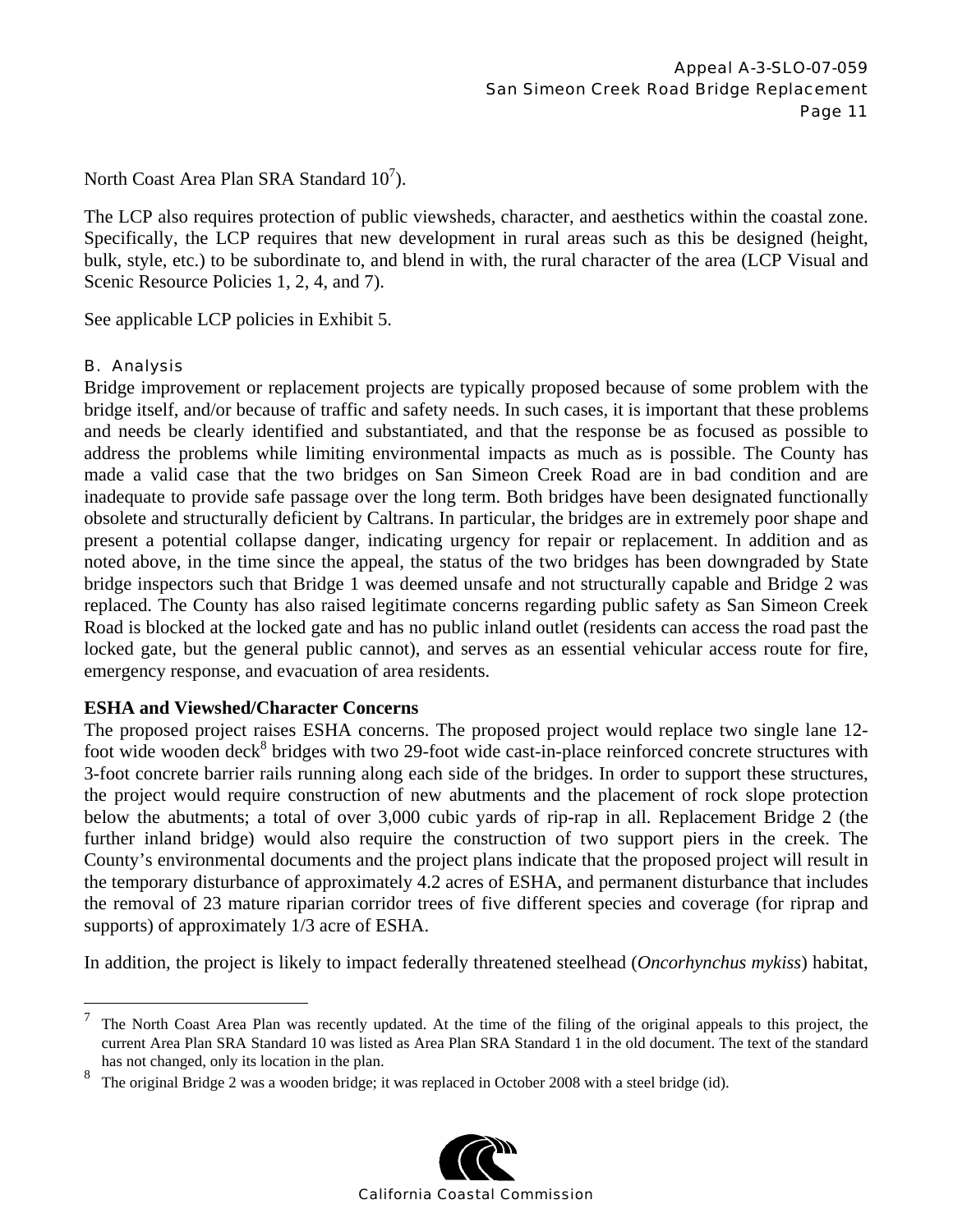including because the removal of the existing bridge piling at Bridge 1 could result in the loss of two deep scour pools that have formed around the base of this structure and that provide some opportunity for rearing of juvenile steelhead for part of the year.<sup>9</sup> The National Marine Fisheries Service (NMFS) has concluded that the proposed action is not likely to jeopardize the continued existence of threatened steelhead or result in the adverse modification of their critical habitat.<sup>10</sup> The proposed project includes NMFS' recommended measures to minimize any potential steelhead impacts.

The longer and wider concrete bridge design also raises concerns with the character of the existing rural agrarian landscape. The County's Final Visual Impact Assessment report measured the existing visual resources of the project area using Federal Highway Administration guidelines. Existing visual resources were identified by assessing two factors; visual character and visual quality. The Assessment found that the aesthetic character of the area is rural, and that the existing visual quality was high because:

*…the Project area's vividness is characterized as high. The rural nature of both bridges' surroundings are generally untouched by development and include memorable features such as the meandering creek, the rolling green hills, the quaint farm house structures, and mature trees. The Project area is characterized as having a high intactness. That is, the original natural setting is largely unchanged aside from pockets of agricultural fields, limited farm residences, and roadway/bridge development. Unity for the Project area is considered high. Looking at the natural landscape as a whole it has a visually coherent, cohesive aesthetic with little disharmony. There is nothing that stands out as incongruous with the overall, natural surroundings.* 

The LCP consistency analysis recognizes that bridge replacement projects have ESHA impacts given the nature of the environment in which they are necessarily located. In other words, the LCP contemplates and allows some degree of ESHA impacts for such a project. The key factor in this analysis is determining the least environmentally damaging feasible alternative. At this site, that analysis primarily boils down to two primary issues: 1) whether the replacement bridges can or should be one lane or two; and 2) abutment methods and the degree of abutment protection necessary.

#### Bridge Standards: 1-lane vs. 2-lane Bridges

1

A primary driver behind the scaling of the proposed project has been identified as the criteria to qualify for Federal highway trust fund dollars. The project seeks to obtain roughly 88% of its funding from the Federal Highway Administration's (FHWA) Bridge Program Fund.<sup>11</sup> In order to qualify for these funds, the project was designed to meet certain criteria set by the FHWA; the American Association of State

<sup>&</sup>lt;sup>11</sup> The FHWA Bridge Replacement Program (BRP) is administered in this state by Caltrans.



The occasional observance of adult steelhead in these pools in the spring indicates that these pools may provide some value in the form of temporary refuge for out migrating steelhead as they wait for late season storms to bring flows up

enough to move out.<br><sup>10</sup> National Marine Fisheries Service's (NMFS) biological opinion for the Federal Highway Administration (FHWA), December 18, 2006.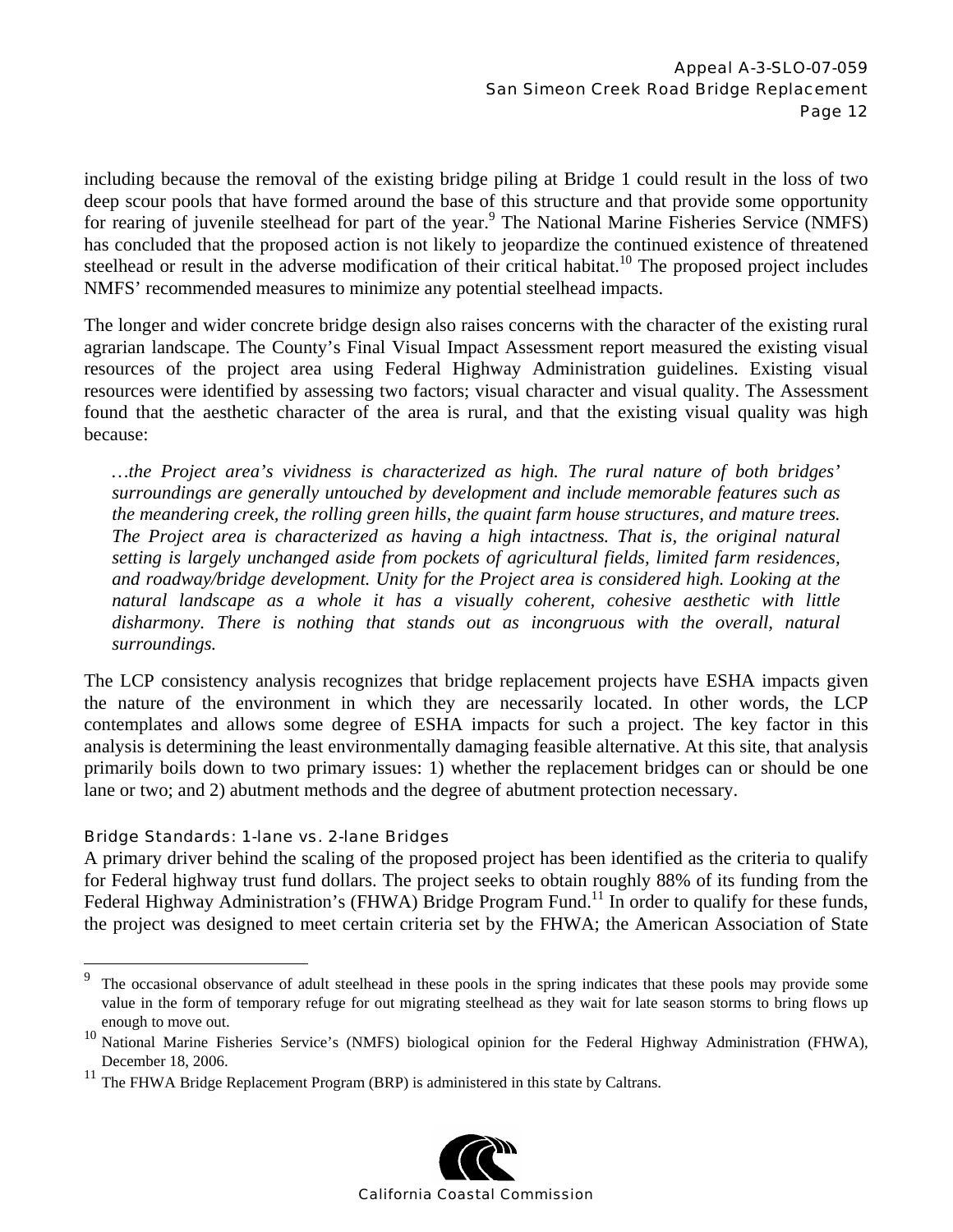Highway Transportation Officials (AASHTO) standards. While sometimes referred to as standards, AASHTO criteria are more akin to a set of guidelines and recommendations, assisting traffic engineers and designers in making more informed design decisions. In fact, the FHWA itself has acknowledged the importance of flexibility in approaching design standards for project in rural areas<sup>12</sup> and, through Caltrans, has developed a straightforward procedure for granting design exceptions to these standards based on local context, including environmental sensitivities.<sup>13</sup> Designers in rural areas have also found that AASHTO standards often are a poor fit for their roads.<sup>14</sup> The "wider and straighter" design models encouraged by AASHTO can induce sprawl and be less safe (by encouraging excess speeds) in rural areas.

With respect to funding and design, it appears clear that the FHWA has expressly acknowledged that each project is unique and that traffic designers and engineers should maintain flexibility, particularly for projects in rural areas. The Caltrans Local Agency Procedure Manual (or LAPM), the canon of local traffic planners, also expressly states that project conditions, such as environmental impacts, sometimes warrant an exception to accepted standards (such as AASHTO) or procedures.<sup>15</sup> As previously described, for a local project not on the State Highway System (such as the proposed project), the County Public Works director has design exception approval authority.<sup>16</sup> The LAPM sets forth a standard procedure for granting such design exceptions,<sup>17</sup> and allows such exceptions as long as the final

 $\overline{a}$ 

<sup>&</sup>lt;sup>17</sup> The local agency must prepare a design exception fact sheet, which must be stamped by an approved registered civil engineer (registered in the State of California), signed by the appointed officer, and retained by the approved agency.



 $12$  "An important concept in highway design is that every project is unique. The setting and character of the area, the values of the community, the needs of the highway users, and the challenges and opportunities are unique factors that designers must consider with each highway project." Flexibility in Highway Design (FHWA Pub. No. FHWA-PD-97-062).

<sup>&</sup>lt;sup>13</sup> Any deviation from AASHTO standards with respect to design standards, including bridge width, lane width and shoulder width, requires formal design exception approval in accordance with the procedure outlined in Section 11-4 the Caltrans Local Assistance Procedure Manual (LAPM). The LAPM expressly acknowledges that project conditions, such as environmental impacts, may warrant an exception to accepted standards (such as AASHTO) or procedures. For a local project not on the State Highway System (such as the proposed project), the County Public Works director has design exception approval authority (LAPM p.11-26: "The FHWA has delegated Caltrans approval authority for design exceptions on local projects not on the SHS. However, since local agencies are in a better position to assess applicability to any given situation on local roads; design exception approval authority (for those standards from which deviations are permitted) is now delegated to the City and County Public Works Directors.").

<sup>&</sup>lt;sup>14</sup> "The best way to decrease speeds and the detrimental effects of traffic is to retain the existing features of rural roads that tend to slow traffic speeds. These features, including narrow traffic lanes and curves, are the same features that give our rural roads their charm and rural character." Rural Roads Design Standards, Advisory Committee Report "Road Work", Clallam County, Washington, pp. 16.

<sup>&</sup>lt;sup>15</sup> LAPM p. 11-24: "Sometimes, project conditions may warrant an exception to certain accepted standards or procedures. Such conditions might include: extreme difficulties or high cost of obtaining right of way; cost of construction; or the mitigation of environmental impacts. Although all deviations from accepted standards and procedures must be justified and documented in some manner and retained in the project files; not all design exceptions must adhere to the formal design exception procedures as described below."

<sup>16</sup> Id (LAPM p. 11-26).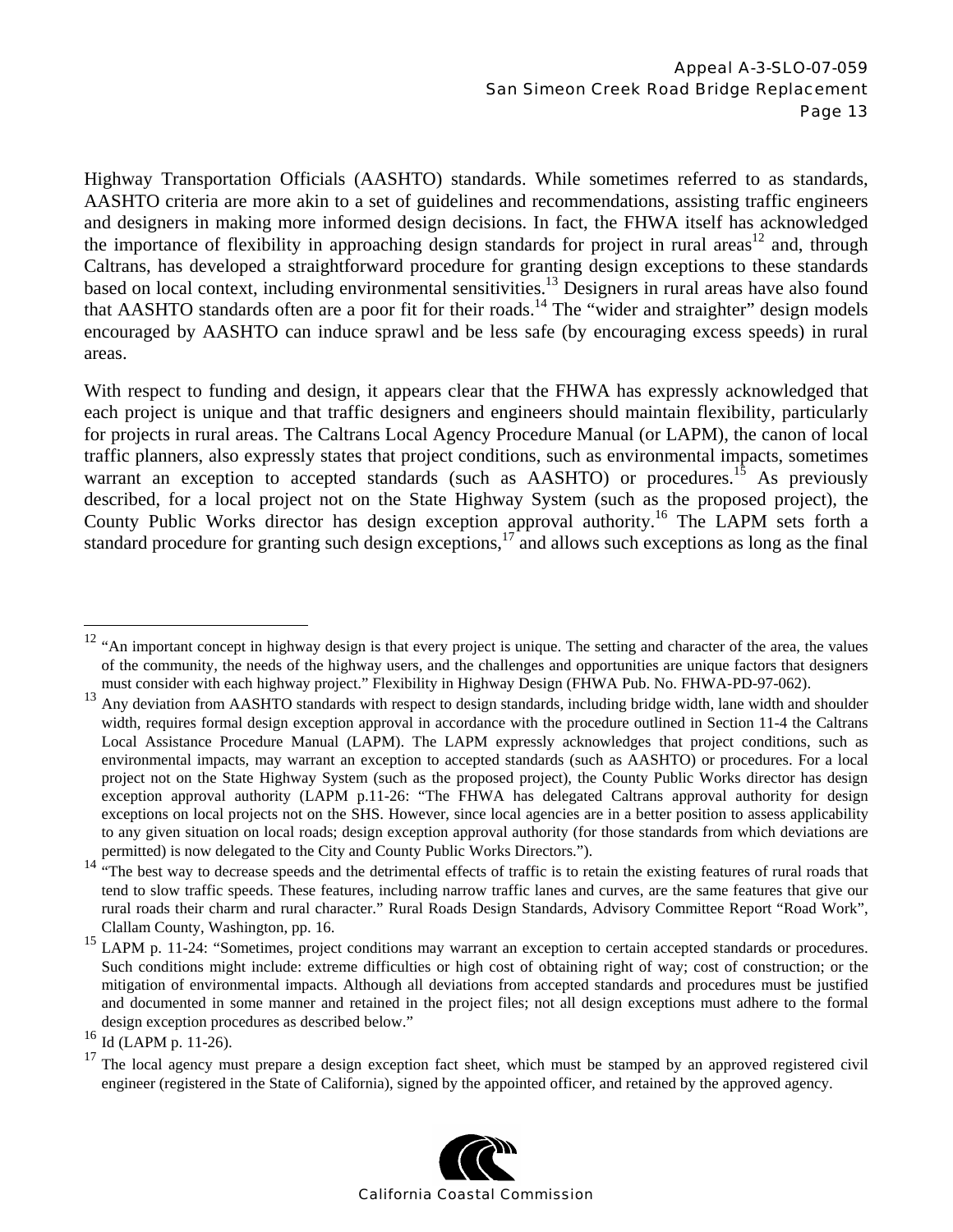project design will result in bridge with a "sufficiency rating" that exceeds  $80^{18}$  and the structural capacity of the bridge complies with Caltrans requirements.<sup>19</sup>

Thus, although federal bridge replacement standards (associated with federal funding for the project) generally dictate a two-lane bridge be provided, it appears clear that these federal standards will allow the director of the San Luis Obispo County Department of Public Works (DPW) to identify design exceptions necessary to respond to local conditions and issues. Thus, the DPW Director could, conceivably, identify a design exception for a one-lane bridge. That said, however, DPW has indicated that a one-lane bridge would raise public safety concerns, and has indicated that they can't design and build a bridge that "creates a reasonably foreseeable risk of a dangerous condition", such as a "bottleneck" in an emergency wildfire situation. DPW has provided information that indicates that if a single lane "in-kind" bridge replacement was required, the County would be liable, and the DPW civil engineer signing off the bridge would also be liable under the California Government Code because the typical public agency design immunity would not apply (see Exhibit 6). The County's rationale in this respect appears sound, and Caltrans concurs that a two-lane bridge is required in this circumstance. In essence, and as a matter of public policy, the County can't design and build a one-lane bridge. As a result, the bridge replacement project must be two-lanes.

In a two-lane bridge scenario, DPW can pursue the same types of design exceptions to standard bridge widths to the extent site specific circumstances dictate; for example to avoid ESHA. In this case, the federal and local standards that apply would at most shave 2-feet from the 29-foot proposed width of the bridge. This is because the CalFire and San Luis Obispo County minimum allowed lane width is 10 feet, and the minimum allowed shoulder width is 2 feet (i.e., a 24-foot wide area for two travel lanes and two shoulders, and 3 feet for two railings).<sup>20</sup> To justify the overall 2-foot reduction to 27 feet, the road would have to be determined to accommodate less than 400 vehicles per day. The County has indicated that they believe more than 400 vehicles per day would use the bridges, including potential future

 $\overline{a}$ 



 $18$  LAPM p. 11-25: "... design exceptions that would result in the construction of a federally funded new bridge that would result in a Sufficiency Rating (SR) of less than 80 are not allowed." The "sufficiency rating," is a number that is generated from combining the functional adequacy of a bridge with its structural condition. Bridges are considered functionally obsolete if they have deck geometry, load carrying capacity, clearance, or approach roadway alignment that no longer meets the criteria for the system of which the bridge is a part. Functional improvement needs are generally determined by applying user-specific standards to the bridge, subject to benefit-cost considerations. Because the benefit predicted for a functional improvement increases proportionately with the amount of traffic, the determination of whether a functional improvement is justified is heavily dependent on predicted traffic. Bridges are considered structurally deficient if they are restricted to light vehicles, require immediate rehabilitation to remain open, or are closed. A deficient bridge may or may not be dangerous, but it does require significant maintenance, rehabilitation, or sometimes replacement. Sufficiency rating combines the condition and functional adequacy data collected on a bridge, runs that data through a complex formula, and assigns a single aggregate number ranging from 0 (low) to 100 (high).

<sup>&</sup>lt;sup>19</sup> LAPM p. 11-13: "In addition to the twelve geometric controlling criteria discussed in the Caltrans Bridge Design Specifications manual, the FHWA has designated "bridge structural capacity" as the thirteenth controlling criteria with a primary importance for safety in the selection of design standards. Deviations from standards relating to "bridge structural capacity" are not permitted."

The two foot reduction would be with respect to reducing the shoulder widths from 3 feet to 2 feet each.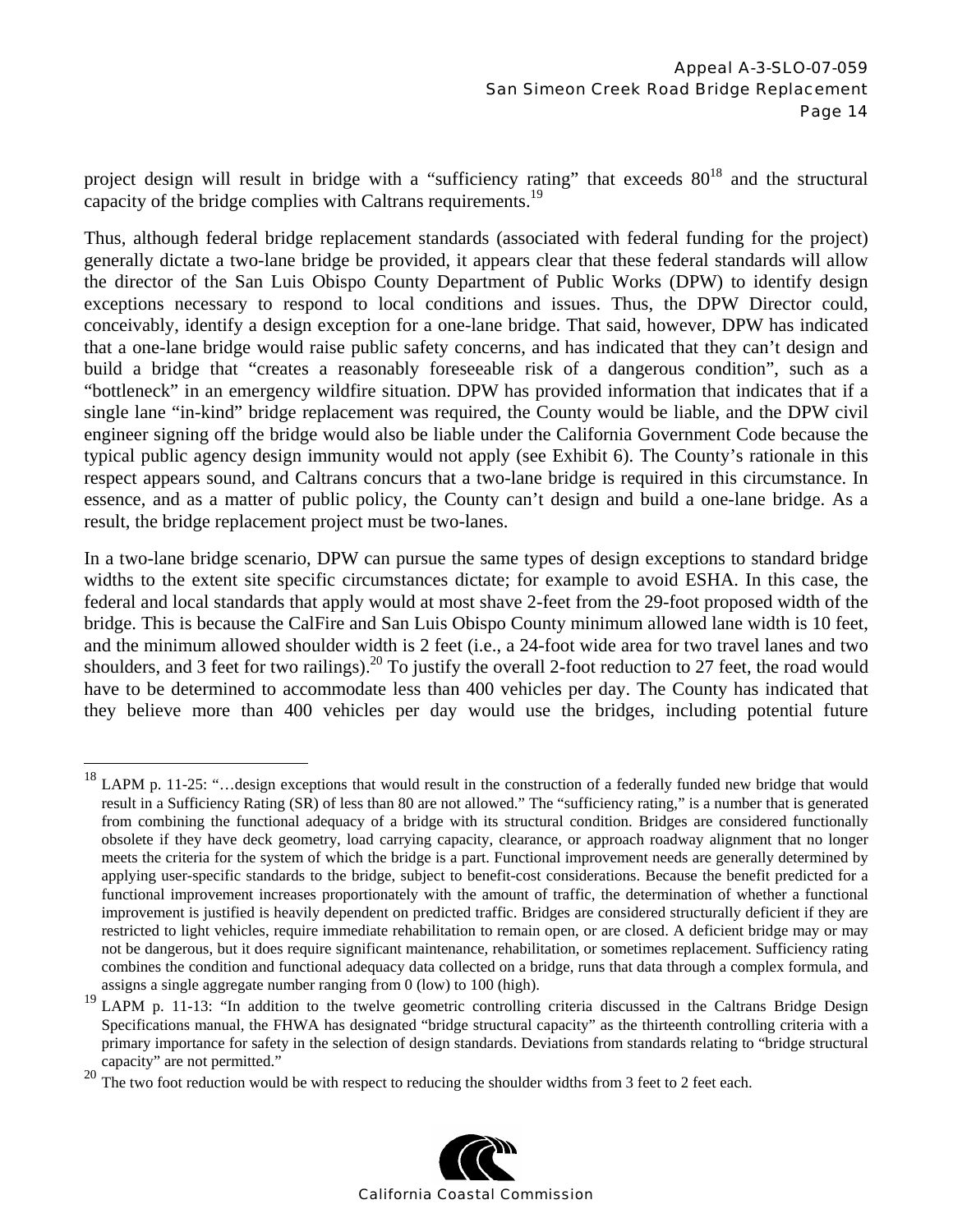development.<sup>21</sup> Given the rural nature of the road and the handful of residences and agricultural operations past the bridge, it seems more likely that less than 400 vehicles per day use the bridge, and that an exception to shave the 2 feet could be justified.

That said, however, reducing the width of the bridges from 29 feet to 27 feet would have insignificant ESHA benefits. This is due to the bridge abutments and the need to protect them. In other words, given the geomorphology of the creek bank, a 2-foot reduction in width would have little to no effect on the abutment specifications, as is detailed below.

#### Abutment Design

 $\overline{a}$ 

Specifically, the question is whether alternative abutment designs could be utilized that would limit ESHA impacts, whether with or without the 2-foot reduction in bridge width. The primary question here is whether to use rip-rap and lesser abutment structures (as proposed), or no rip-rap and greater abutment structures, including more substantial and deeper caissons. In the case of the proposed version, the abutments would be protected and shouldn't be undermined, even in a large event. In the case of the larger caisson style, it appears that the abutments themselves would need to be enlarged, and the caissons embedded further away from the creek channel and deeper.<sup>22</sup> Given the erodable alluvial nature of the creek bank, it is likely that these caissons would eventually be daylighted under heavy erosional events, leading to additional work along the "new" stream edge to bridge to the daylighted abutments, and greater impacts in the longer term. In sum, the rip-rap abutment methodology, where the rip-rap is embedded in the creek bank and covered with soil and vegetated with riparian species as proposed, would appear to result in less ESHA harm in the long run, and less coastal resource impacts overall (including allowing for shorter bridge spans and less disruption of archaeological sites and prime agricultural land on either side of the bridges).

#### C. Conclusion – No Substantial Issue

In conclusion, it is clear that the appeal raises valid coastal resource issues; such has been the case ever since this project was first appealed. The Commission has diligently explored and researched bridge standards and exceptions, bridge funding, and related issues as a means to best understand bridge related issues and requirements as they apply to this site. Based on this information, it appears that the County approved project has been designed in a manner that avoids coastal resource impacts as much as

<sup>&</sup>lt;sup>22</sup> Abutments would likely need to be pulled back some 10 to 20 feet, lengthening the spans by about 20 to 30%. This raises the span elevation, requires larger box girders at each end (the current proposed boxes are about 6.5 feet, and they would need to be increased in scale to about 10 feet), and larger caissons themselves (increasing to about 6-foot in diameter).



<sup>&</sup>lt;sup>21</sup> The County developed a "middle ground" traffic assumption based on taking either end of an assumed buildout projection over time (from a very high to a very low amount of future development in this area) and averaging the two. Although this methodology is better than presuming a "worst case" of max development, it still appears to overestimate potential traffic, including because it appears not to adequately recognize and reflect LCP objectives for this area that will significantly limit future development and traffic associated with it. In addition, it is not clear that the traffic estimates used by the County were for San Simeon Creek Road at the bridges and beyond, but rather for all of San Simeon Creek Road. In other words, certain traffic (i.e., State Park traffic, Van Gordon Creek Road traffic, and other commercial traffic west of the bridges, etc.) drops out before the bridge locations.